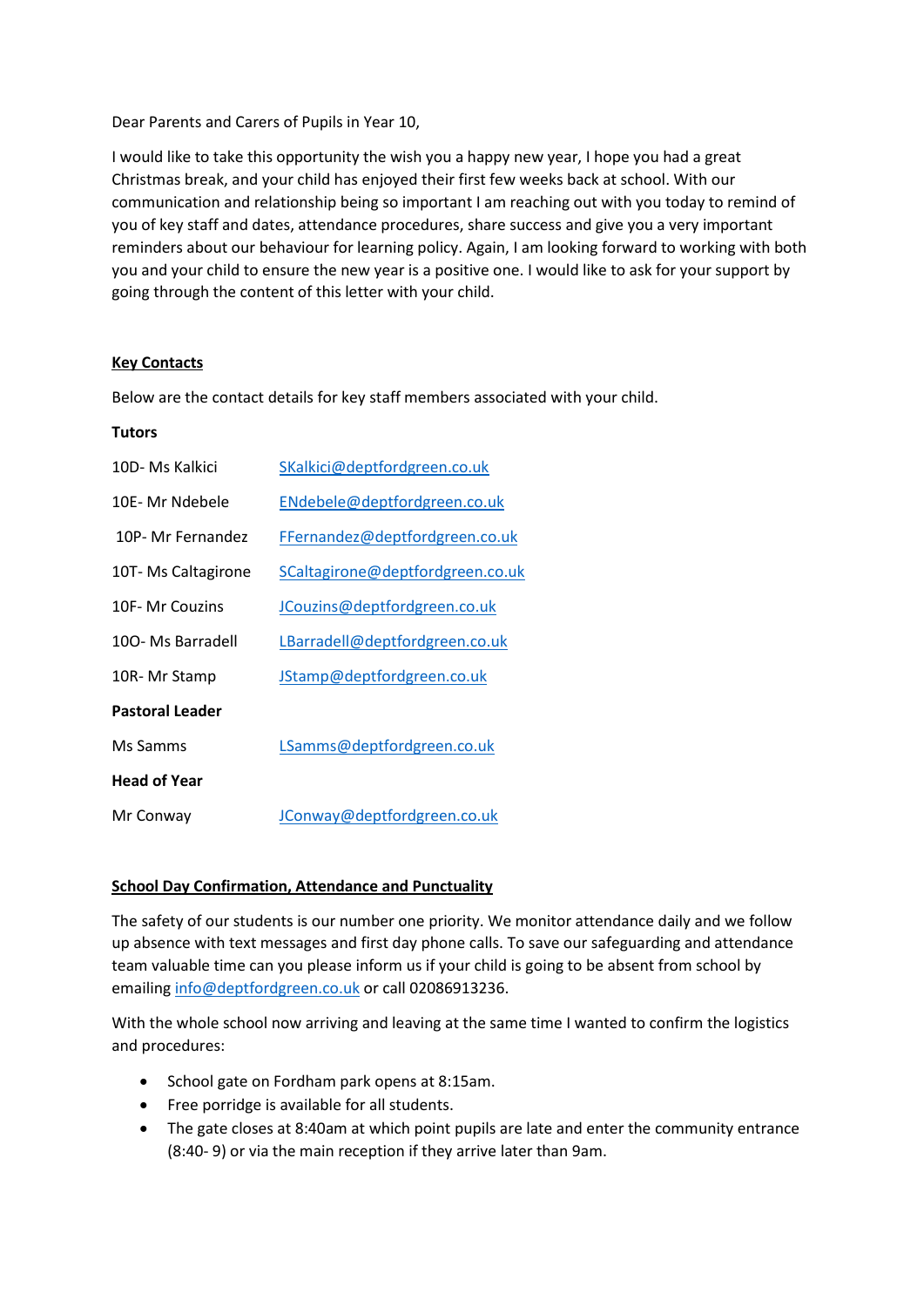• The school day finishes at 3:00pm, students are dismissed via the small gate that leads on to Fordham park.

Students who arrive late will be expected to make the time up at the end of the day, this will last no longer than 20 minutes.

# **Key dates for Year 10 this term**

| 17.01.22                       | Martin Luther King Day                    |
|--------------------------------|-------------------------------------------|
| 19.01.22                       | Oxford Uni Careers event 1:30pm-3pm       |
| 27.01.22                       | <b>Holocaust Memorial Day</b>             |
| 01.02.22                       | Chinese New Year                          |
| 02.02.22                       | Winter production, Matinee 1pm            |
|                                | Winter production evening performance 7pm |
| 03.02.22                       | Winter production, Matinee 1pm            |
|                                | Winter production evening performance 7pm |
| 08.02.22                       | Safer internet day                        |
| 10.02.22                       | Open Mic (more details to follow)         |
| 14th-18 <sup>th</sup> February | Half term                                 |
| 21.02.22                       | School closed- Queen's Jubilee Day        |
| 03.03.22                       | World Book Day                            |
| 08.03.22                       | International Women's Day                 |
| 31.03.22                       | Open Mic (more details to follow)         |
| 01.04.22                       | Early school closure                      |
| <b>TBC</b>                     | Year 10 PPE's                             |
| <b>TBC</b>                     | Year 10 parents evening                   |

# **Key Behaviour for learning updates**

Following on from both parent and student feedback we have recently updated our jewellery and hair rules.

- Jewellery- 2 piercings in each ear must be studded, 1 nose stud. No false acrylic nails, no false eye lashes, no hoodies, no denim or leather jackets, no sunglasses, no headwear unless for religious reasons.
- Hair- my hair my rules, there are no restrictions on hair.
- Coats can only be worn on the ground floor.
- Blazers are still compulsory and must be worn at all times unless a member of staff gives the student permission to remove it.

# **Use of phones and social media**

As our young people grow up, they will be communicating more and more through social media, this can be a brilliant way of keeping in touch with friends but can also pose risks of which pupils will learn about in PSHE. I would recommend having honest and open discussions with your child about their use of social media and checking through any conversations or apps that you have concerns about. If you need any further support with this, please check on our website for resources or get in touch.